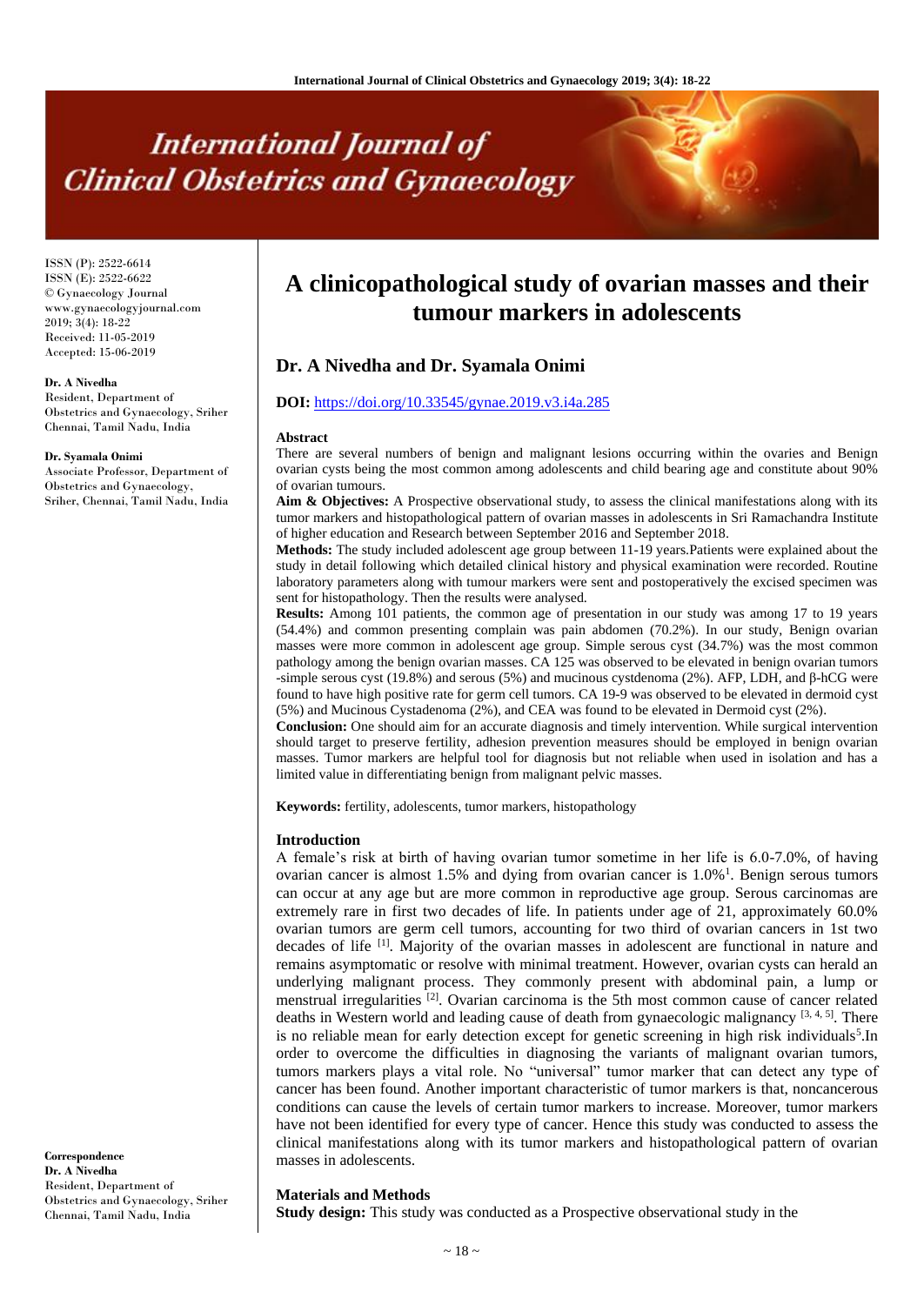Department of Obstetrics and Gynecology in Sri Ramachandra Medical College and Research Institute, Sri Ramachandra University, a tertiary care teaching hospital located in Chennai during the period of September 2016 to September 2018.

**Inclusion criteria:** Adolescent girls between 11-19 years of age.

**Sample size:** A total of 101 patients, who got admitted in department of obstetrics and gynecology, during the study period were included in this study.

**Data collection:** The individual participant was explained about the study and they were also assured that, their identity would be kept strictly confidential and they have the option to refuse participation in the study. After taking the Patient's and parents written informed consent, detailed clinical history including history of pain abdomen, history of menstrual disturbances, history of abdominal distension and other complaints was collected using a proforma. Either the excised specimen or biopsy specimen of the patients was sent for histopathology. Also blood samples were collected for assessing the presence of tumor markers like CA 125, CA 19-9, beta HCG, CEA, LDH and AFP. Reference ranges for CA 125 ( $\lt$ 35 U/L) <sup>6</sup>CA 19-9 (<37 kU/L) [7] , beta HCG (<5 U/L) [8] , CEA (<3 mcg/L) [9] LDH  $\left($  <220 U/L)<sup>[10]</sup> and AFP  $\left($  <20 IU/ml)<sup>[11]</sup>. The histopathological findings and titers of the tumor markers were documented in the same proforma.

## **Results**

In this present study among 101 patients there were 55 (54.4%) patients in the age group of 17-19 years. In the age group of 14- 16 years there were 36 (35.6%) participants and 10 (9.9%) participants in the age group of 11-13 years.

**Table 1:** Age distribution of the participants

| Age group     | <b>Frequency</b> (percentage) |
|---------------|-------------------------------|
| $11-13$ years | 10(9.9)                       |
| $14-16$ years | 36 (35.6)                     |
| $17-19$ years | 55 (54.4)                     |

Among all the patients the most common clinical presentation was pain abdomen 71 (70.2%) patients, mass with pain abdomen was found in 11 (10.8%) of the participants, 2 (1.98%) participants were found having mass with abdominal distension. 17 (16.8%) patients presented with some other complaints other than pain and mass abdomen.

**Table 2:** Proportion of participants with clinical presentation

| <b>Clinical presentation</b>   | Frequency (percentage) |
|--------------------------------|------------------------|
| Pain abdomen                   | 71 (70.2)              |
| Mass with abdominal distension | 2(1.98)                |
| Mass with pain abdomen         | 11(10.8)               |
| Other complaints               | 17(16.8)               |

In this current study among 101 patients, histopathology showed simple Serous Ovarian Cyst for 35 (34.7) patients and Hemorrhagic cyst for 16(15.8) patients. Serous cystic adenoma was found in histopathology in 16 (15.8%) patients. 18 (17.8%) participants presented with dermoid cyst in the pathological finding, Histopathological report was found to be mucinous cystic adenoma, endometriotic cyst, germ cell tumor, malignant serous papillary carcinoma and dysgerminoma in 4,4,1,1,1 patients respectively.

**Table 3:** Proportion of Histopathological findings

| <b>Histopathological findings</b>    | <b>Frequency</b> (percentage) |
|--------------------------------------|-------------------------------|
| Simple Serous Ovarian Cyst           | 35(34.7)                      |
| Hemorrhagic cyst                     | $16(15.8\%)$                  |
| Serous cystic adenoma                | 16(15.8)                      |
| Mucinous Cystic adenoma              | 4(4)                          |
| <b>Endometriotic Cyst</b>            | 4(4)                          |
| Dermoid Cyst                         | 18(17.8)                      |
| Germ Cell Tumors                     | 7(6.9)                        |
| Malignant Serous Papillary Carcinoma | 1(1)                          |

Among the study participants, Ca 125 marker was positive in 40(39.6%) of all the patients, Ca 19-9 was positive in 8 (7.9%) and remaining 93 (92.1%) of the study participants were negative for Ca 19-9 marker. 4 patients were positive for AFP among 101 participants. CEA marker was positive for 2 (2%) patients and B-HCG was positive in 1 (1%) patient among all 101 study participants.

**Table 4:** Proportion of participants with positive tumor markers

| <b>Tumor markers</b> | <b>Tumor markers positive</b><br><b>Frequency</b> (percentage) | <b>Tumor markers</b><br>negative Frequency<br>(percentage) |
|----------------------|----------------------------------------------------------------|------------------------------------------------------------|
| Ca 125               | 40(39.6)                                                       | 61(60.3)                                                   |
| Ca 19-9              | 7(6.9)                                                         | 94 (93)                                                    |
| AFP                  | 4(4)                                                           | 97 (96)                                                    |
| <b>CEA</b>           | 2(2)                                                           | 99 (98)                                                    |
| <b>B-HCG</b>         |                                                                | 100 (99)                                                   |
|                      |                                                                | 91(90.1)                                                   |

In this study with histopathological findings, among 35 cases of simple serous ovarian cyst for 20 (19.8%) of them had elevated Ca-125 marker. Out of 16 (15.8%) cases with hemorrhagic cyst 5 patients had elevated Ca-125 marker. Out of 16 (15.8%) cases with serous cystadenoma 5 patients had elevated Ca-125 marker. Mucinous cystadenoma was seen in 4 patients of them 2 had raised Ca-125 marker and dermoid cyst and malignant serous papillary carcinoma cases, Ca-125 was elevated in 7 (6.9%) and 1(1%) patient respectively.

Ca 19-9 was found to be normal in all patients who showed simple serous ovarian cyst in their histopathology report. Among 4 patients with mucinous cystadenoma 2 (2%) patients had elevated Ca19-9 markers. Among histopathological finding with dermoid cyst positive for 18 (17.8%) patients, Ca19-9 marker was raised for 5 patients. Among the patients who had Hemorrhagic cyst, serous cystadenoma, endometriotic cyst, germ cell tumors Ca19-9 was found to be normal.

AFP marker was found to be normal in all patients with simple serous ovarian cyst, Hemorrhagic cyst, serous cystadenoma, mucinous cystadenoma, Endometriotic Cyst, Dermoid Cyst, Malignant Serous Papillary Carcinoma and dysgerminoma in their histopathology report. AFP was specific for germ cell tumor and it was found to be elevated in patient having germ cell tumor changes in the histopathology report.

B-HCG marker was found to be normal in all patients with simple serous ovarian cyst, Hemorrhagic cyst, serous cystadenoma, mucinous cystic adenoma, Endometriotic Cyst, Dermoid Cyst, Malignant Serous Papillary Carcinoma and dysgerminoma in their histopathology report. B-HCG was found to be positive in case of germ cell tumor and it was elevated in patient having germ cell tumor changes in the histopathology report.

In this present study, LDH tumor marker was found to be elevated in patients having serous cystadenoma and mucinous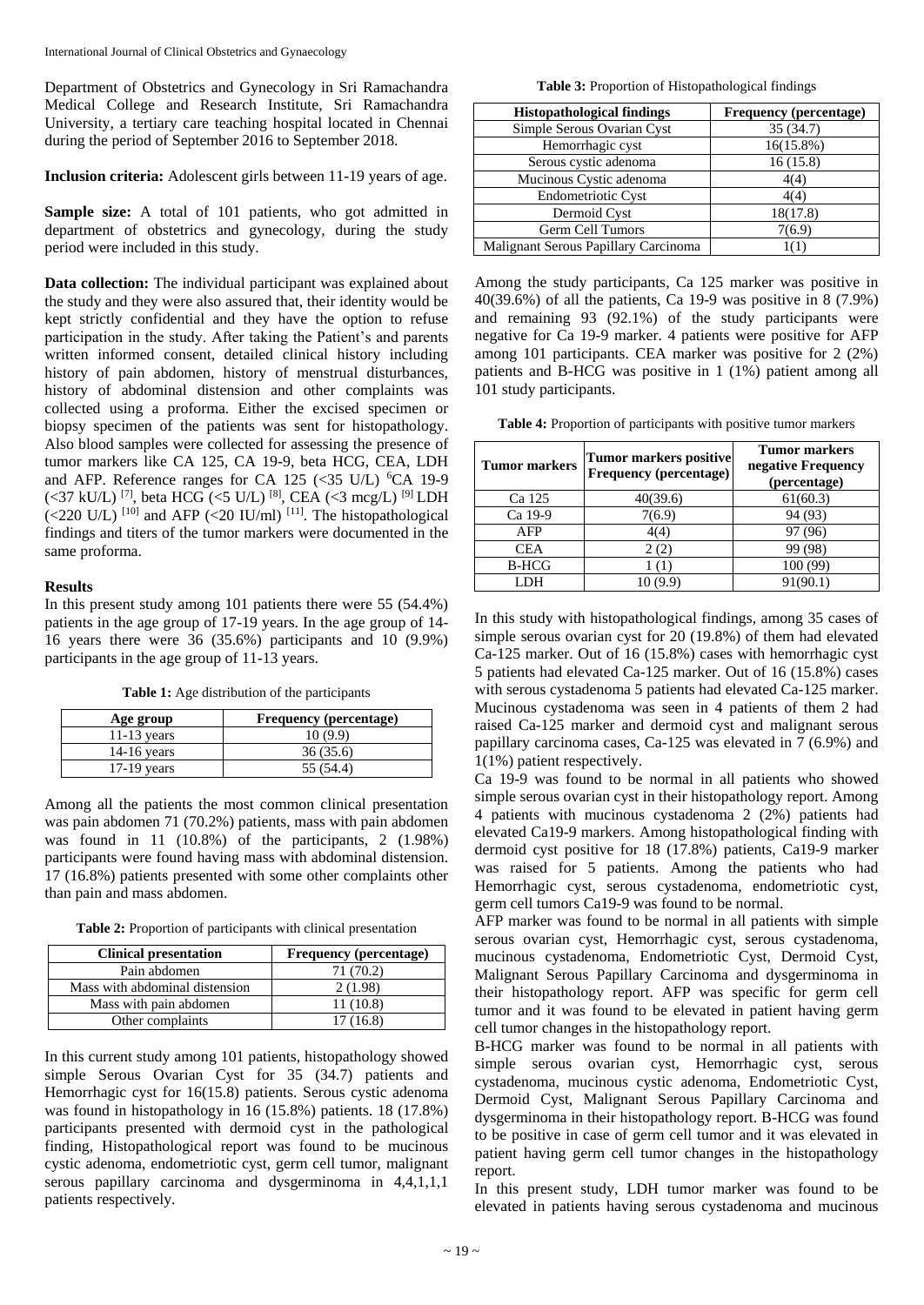cystic adenoma and dysgerminoma. Among 16 (15.8%) patients of serous cystadenoma 7 (6.9%) patients had raised LDH values and among 4 patients of Mucinous Cystadenoma 2 (2%) had raised LDH value and 1 case of dysgerminoma where LDH was elevated.

CEA tumor marker was found to be elevated in dermoid cyst cases, among 18 (17.8%) patients, 2 (2%) were having raised CEA values. For patients with other histopathological findings CEA was found to be normal.

# **Discussion**

Ovarian tumours are reported to be 2% of all the cases among children and adolescents [12].

In this study, the most common age of presentation was 17-19 years. Five patients with malignant ovarian tumor were under 17-19 years of age and two patients with histopathology of mixed germ cell tumor, embryonaltumor were under 14-16years and one Patient with histopathology of immature germ cell tumor was under 11-13 years. Benign ovarian masses peak between 17-19 years. The incidence of malignant tumours is higher than in adult Germ cell tumours andmake up to half to one third of ovarian neoplasm in girlsup to 19 years of age in the study by Shultz K et al, <sup>[13]</sup>.

In the present study pain abdomen was the most common presenting complaint followed by other complaints such as menstrual irregularities being the next common presenting complaint. Pain was the main presenting complaint followed by abdominal distension and torsion in Lind forte series [14].

According to data from western countries 75-80% ovarian tumors were benign [15]. Huffman [16] reported that 30% of 999 tumours and Breenand Maxson 27% of 1309 tumours in children and adolescents were malignant  $[12, 17]$ . In another study 92.8% lesions were benign and 6.2% were malignant [18]. In our study, 92% ovarian masses were benign and 7.9% were malignant. Hassan *et al.* <sup>[19]</sup> reported germ cell tumors comprised 49.1% of all malignant ovarian tumors in girls through age 19.In this study, under 19 years of age, among 8 patients with malignant ovarian tumors, 7 patients had Germ cell tumors and one patient had malignant serous papillary carcinoma, thus showing preponderance of Germ cell tumors among adolescents. Among 93 patients with benign ovarian masses, 35(34.7%) had simple serous ovarian cyst, thus showing functional cyst being more common among adolescents. In this study, 16 (15.8%) patients had histopathology of serous cystic adenoma and 18 (17.8%) patients had histopathological report of dermoid cyst, thus showing Dermoid cyst being most common histopathological finding among benign germ cell tumors and Serous cystic adenoma being most common histopathology among being ovarian epithelial tumor adolescents.

Ultrasound was the basic, non-invasive imaging modality for patients presenting with ovarian masses having sensitivity of 89% and specificity of 73%.<sup>20</sup>CT Scan and MRI scan was done in solid ovarian tumors preoperatively to assess the stage of the tumour. Patients with histopathology of dermoid cyst showed sonographic features of cystic lesion with echogenic mass with multiple calcification components and no internal vascularity. For most of the benign ovarian masses, sonographic features revealed cystic lesion with solid component less than 5 mm and no internal vascularity. Malignant germ cell tumors revealed sonographic features of both solid and cystic components. One Patient who had Malignant serous papillary carcinoma had a MRI finding of cystic lesion with junctional nodule and intramural nodule.

Laparoscopic approach is adopted whenever possible in view of

fertility preservation. Pansky M *et al* demonstrated in a study where premenarchal girls were managed by laparoscopic ovarian cystectomy <sup>[21, 22]</sup>. Cystectomy procedure done for benign ovarian cysts allows preservation of ovarian cortex. There is risk of intraoperative spillage of cyst contents during manipulation with cystectomy, and this is problematic if the cyst exhibits borderline or frank malignancy, or if a dermoid spills with its risk of peritonitis and subsequent adhesion formation. In our study, 83 patients underwent laparoscopic approach and 18 patients underwent laparotomy approach. Surgical intervention is directed towards preservation of reproductive function unless malignancy is diagnosed definitely at the time of surgery on frozen section conservative surgery should be undertaken. It is preferable to subject the patient to second procedure after the final pathological specimens are reviewed [23] Among 101 patients, 8 had malignant ovarian tumour.

One patient underwent staging laparotomy with bilateral DJ stenting with biopsy and diagnosed to have embryonal carcinoma following which the patient was managed with chemotherapy.

One patient who had dysgerminoma underwent laparotomy with left ovariectomy and salpingectomy and omental biopsy followed by a second procedure one month later which is laparoscopic pelvic lymph node dissection and in fracolicomentectomy and currently has underwent fourth cycle chemotherapy. T hree patients with immature ovarian teratoma had underwent laparotomy with unilateral oopherectomy and partial salpingectomy and currently undergoing chemotherapy. One Patient with Yolk sac tumor had underwent laparotomy with left salpingoopherectomy and was further managed with chemotherapy. The chemotherapeutic agents for management were Bleomycin, Etoposide and Cisplatin there have been no long termreports of congenital abnormalities in children born tomothers who received this chemotherapy [24].

Assessment for early detection of ovarian cancer can be achieved with tumor markers such as CEA, Ca 19-9, and Ca 15- 3 combined with Ca  $125$  levels  $[25, 26]$ . In our study, elevation of tumour markers for various histopathology of ovarian masses were observed. The tumour markers studied were CA 125, Ca 19-9, CEA, AFP, LDH and beta HCG.

Screening with a Ca-125 measurement and trans-vaginal ultrasonography every 6 months has been recommended for high-risk women<sup>27,28</sup>In our study CA 125 was positive for 40(39.6%) out of which 19.8% was simple serous cyst. Ca125 was elevated more than 45U/L for malignant serous papillary carcinoma, thereby showing significant higher levels in malignant tumor. In our study Ca125 levels were predominantly elevated for ovarian tumors with epithelial origin. The diagnostic efficiency of Ca 125 in the literature usually ranges between 70 and 90%  $[29, 30]$ . But elevated Ca125 can also be detected in non malignant gynaecological conditions. Malkasion [31] studied 59 patients with histologically proven benign ovarian cysts. Out of these patients 17 had elevated concentrations of CA 125 (12 > 35 units/ml,  $4 > 65$  units/ml and  $1 > 2000$ units/ml).In another study by Dixia<sup>[32]</sup> using 153 patients with benign pelvic masses, 10 patients had CA 125 concentrations >188 units/ml and one patient had a value of more that 400 units/ml. In our study benign ovarian masses had CA 125 levels of 35-45 U/L and malignant tumour has levels of more than 45 U/L. Studies have demonstrated that isolated elevation of CA 125 is of limited value and hence radiological evaluation is also necessary for accurate diagnosis.

In this study, CA 19-9 was elevated  $(>35kU/L)$  for 7(6.9%) patients of which 5 patients had dermoid cyst and 2 patients had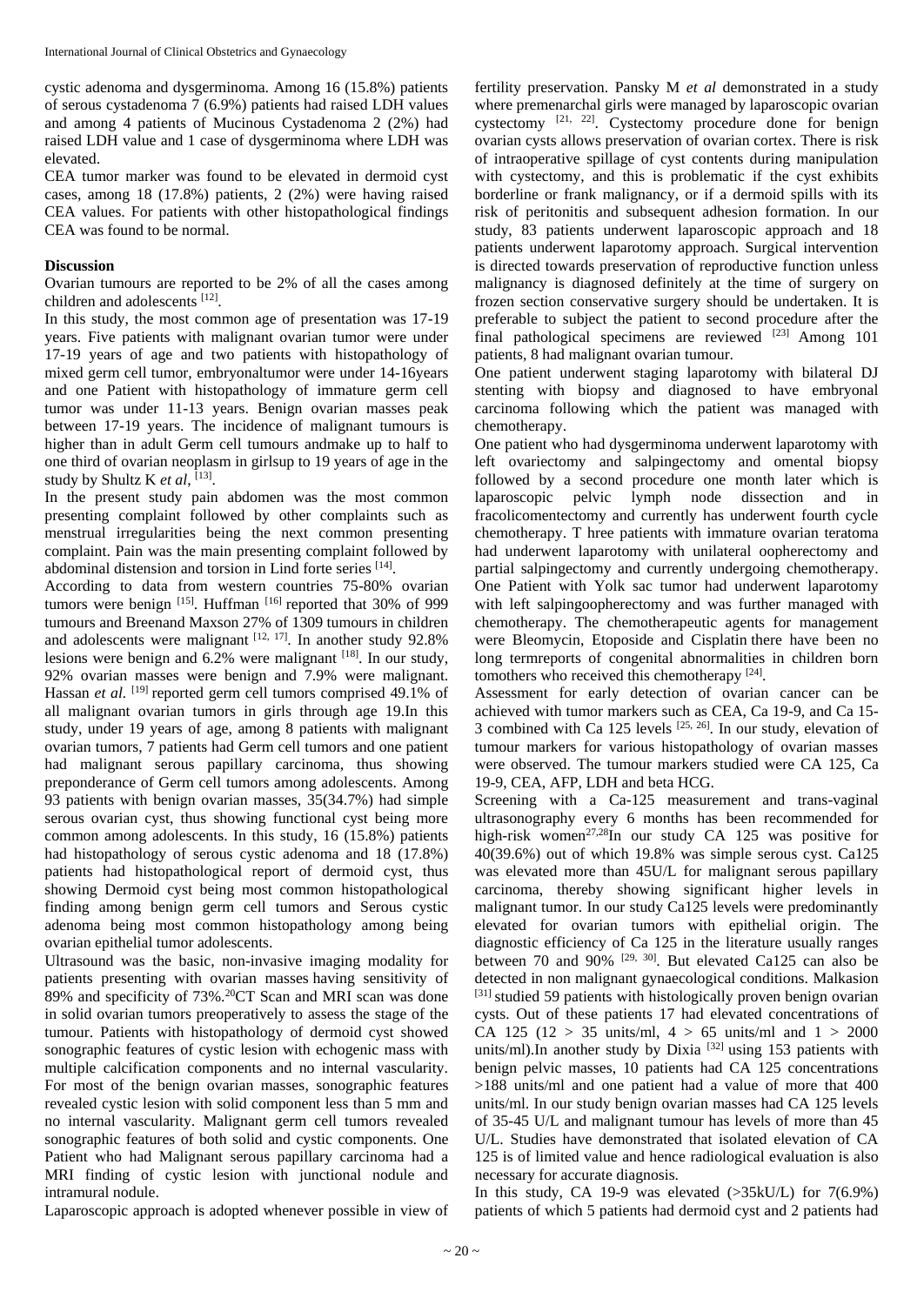mucinous cystic adenoma. Studies have shown that elevation of CA-19-9 was also observed in some cases of mature cystic teratoma<sup>[33, 34, 35]</sup>. Steinberg found that markedly high levels of CA-19-9 antigen (Greater than 1,000 U/mL) are almost relevant to malignant tumors <sup>[36]</sup> Also, Cho and Kyung <sup>[37]</sup> concluded that CA-19-9 was much more elevated in mucinous borderline and malignant tumors than in benign tumors. In contrast, our study shows elevation of CA 19-9 more common in benign ovarian tumours than malignant.

Ito *et al*. demonstrated the presence of CA19-9 in the bronchial mucosa and glands of ovarian mature cystic teratoma by immune his to chemical staining [38].

Studies have shown that Elevated levels of β-hCG can be seen in some patients with pure dysgerminoma, mixed germ cell tumor, embryonal carcinoma, and ovarian choriocarcinoma<sup>[39]</sup>. In our study both alpha fetoprotein and Beta Hcg were elevated in Germ cell tumors. Beta Hcg was elevated (>5u/L) in mixed germ cell tumor and AFP was elevated (>20IU/L) in four patients <sup>[40]</sup>, patients with immature teratoma, one patient with mixed germ cell tumor and one patient with embryonal carcinoma).

In our study LDH was elevated in 10 patients. Significant elevation (>320 U/L) was observed in dysgerminoma and elevation between 220-320U/L was observed in 7 patients with serous cystic adenoma and 2 patients with mucinous cystic adenoma. In another study  $[41]$  LDH was elevated in 16/39 (41%) cases of epithelial carcinoma, but was not specific for histological types. In contrast, all 8 cases of dysgerminoma, 1 of immature teratoma and 2 of endodermal sinus tumor showed extremely elevated LDH levels. Also a study has shown the positive rate of LDH for malignant germ cell tumors of the ovary was 94.5% [42].

In this study CEA was elevated (>3mcg/L) for two patients with dermoid cyst.

However, single detection serum CA125, CA199 and CEA had little value for epithelial ovarian cancer detection with low sensitivity or specificity. Several published studies has demonstrated that combination detection serum CA125, CA199 and CEA can provide satisfactory diagnostic value for epithelial ovarian cancer [43, 44] .

#### **Conclusion**

Early and correct diagnosis should be aimed. Any solid component in the ovarian masses should raise the suspicion of malignancy and detailed evaluation is necessitated. Surgical management should aim for preservation of fertility and for benign ovarian masses adhesion prevention strategies should be adopted. Tumor markers are helpful tool for diagnosis but not reliable when used in isolation and has a limited value in differentiating benign from malignant pelvic masses. The patient characteristics and radiological information provides crucial additional information on which to base a diagnosis. Published literatures are few on this subject and there is a need for study with larger sample size

## **References**

- 1. Scully Robert E, Young Robert H, Clement Phillip B. Atlas of Tumor Pathology. Tumors of the ovary, maldeveloped gonads, fallopian tube and broad ligament. 3rd series, Fascicle 23. Armed Force Institute of Pathology, 1999.
- 2. Shahin R, Ghulam S, Abid A. A clinicopathological study of ovarian cancer. Mothers Child. 1998; 36:117-25.
- 3. Shah S, Hishikar VA. Incidence and Management of Ovarian Tumors. Bombay Hospital J 2008; 50(1):30-3.
- 4. Stewart SL, Querec TD, OchmanAR, Gruver BN, Bao R, Babb JS, *et al*. Characterization of a Carcinogenesis Rat Model of Ovarian Preneoplasia and Neoplasia. Cancer Res 2004; 64:8177-83
- 5. Auersperg N, Wong AST, Choi KC, Kang SK, Leung PCK. Ovarian Surface Epithelium: Biology, Endocrinology, and Pathology. Endocr Rev 2001; 22(2):255-88.
- 6. Skinner MA, Schlatter MG, Heifetz SA, Grosfeld JL. Ovarian neoplasms in children. Archives of Surgery. 1993; 128:849-854.
- 7. Fritsche HA, Bast RC. CA 125 in ovarian cancer: advances and controversy.
- 8. Maestranzi S, Przemioslo R, Mitchell H, Sherwood RA. The effect of benign and malignant liver disease on the tumour markers CA19-9 and CEA. Annals of clinical biochemistry. 1998; 35(1):99-103.
- 9. Saller B, Clara R, Spöttl G, Siddle K, Mann K. Testicular cancer secretes intact human choriogonadotropin (hCG) and its free beta-subunit: evidence that hCG (+ hCG-beta) assays are the most reliable in diagnosis and follow-up. Clinical chemistry. 1990; 36(2):234-9.
- 10. Forones NM, Tanaka M. CEA and CA 19-9 as prognostic indexes in colorectal cancer. Hepato-gastroenterology. 1999; 46(26):905-8.
- 11. Mekhail TM, Abou-Jawde RM, BouMerhi G, Malhi S, Wood L, Elson P, Bukowski R. Validation and extension of the Memorial Sloan-Kettering prognostic factors model for survival in patients with previously untreated metastatic renal cell carcinoma. Journal of Clinical Oncology. 2005; 23(4):832-41.
- 12. Tangkijvanich P, Anukulkarnkusol N, Suwangool P, Lertmaharit S, Hanvivatvong O, Kullavanijaya P, *et al*. Clinical characteristics and prognosis of hepatocellular carcinoma: analysis based on serum alpha-fetoprotein levels. Journal of clinical gastroenterology. 2000; 31(4):302-8.
- 13. Warner BW, Kuhn JC, Barr LL. Conservative management of large ovarian cysts in children: the value of serial pelvicultrasonography. Surgery. 1992; 112:749-55.
- 14. Schultz KA, Sencer SF, Messinger Y, Neglia JP, Steiner ME. Pediatric ovarian tumors: A review of 67 cases. Pediatr Blood Cancer. 2005; 44:167-71.6.
- 15. Pfeifer SM, Gosman GG. Evaluation of adnexalmassesinadolescents. Pediatr Clin North Am 1999; 46:573-92.
- 16. Goldstein DP, Laufer MR. Benign and malignant ovarian masses. In: Emails SJ, Laufer MR, Goldstein DP, editors. Pediatric and adolescent gynecology. Philadelphia: Lippincott-Raven, 1998.
- 17. Huffman JW. The Gynaecolgy of children and adolescents. Philadelphia: Sanders, 1968.
- 18. Warner BW, Kuhn JC, Barr LL. Conservative management oflarge ovarian cysts in children: the value of serial pelvic ultrasonography. Surgery. 1992; 112:749-55.
- 19. Shreedevi Tanksale, Kirti Bendre, Geeta Niyogi Adolescent ovarian tumors-a gynaecologist dilemma ; 2015
- 20. Hassan E, Creatsas G, Deligeorolgou E, Michalas S. Ovarian tumors during childhood and adolescence. A clinicopatholog- ical study. Eur J Gynaecol Oncol 1999; 20:124e6.
- 21. DePriest PD, Varner E, Powell J, Fried A, Puls L, Higgins R. The efficacy of a sonographic morphology index in identifying ovarian cancer: a multi institutional investigation. Gynecol Oncol. 1994; 55:174-8.